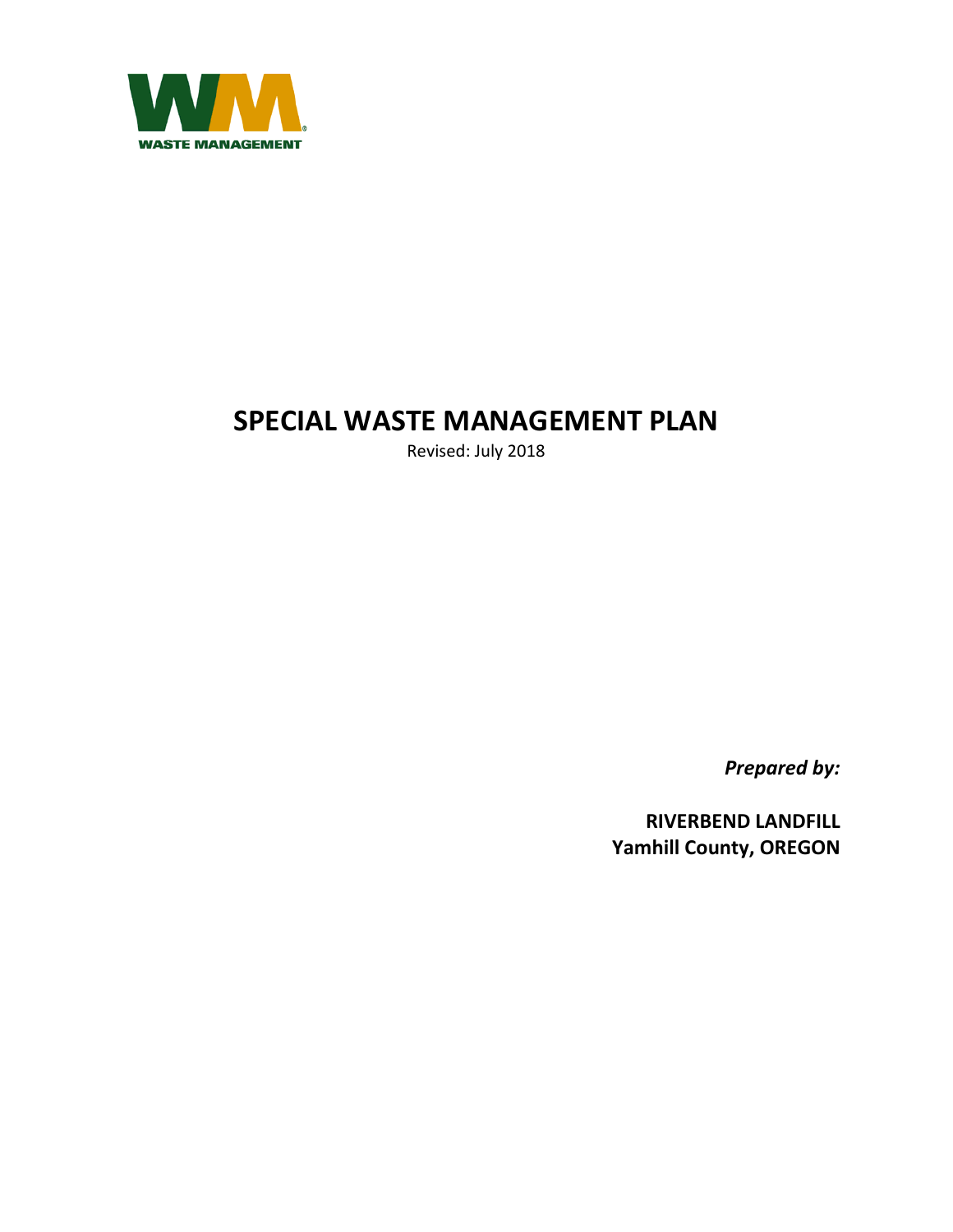#### $3.1.$  $3.2.$  $4.1.$  $4.2.$  $6.1.$  $6.2.$  $6.3.$  $7.1.$  $7.2.$  $7.3.$  $7.4.$  $7.5.$  $7.6.$  $8.1$  $9.1$  $9.2.$  $10.1.$  $10.2.$  $10.3.$ 11.  $11.1.$  $12.$  $13.$ 14. 15. **APPENDIX A: BLANK WASTE PROFILE DOCUMENT APPENDIX B: NON-ASBESTOS CERTIFICATION FORM**

#### **TABLE OF CONTENTS**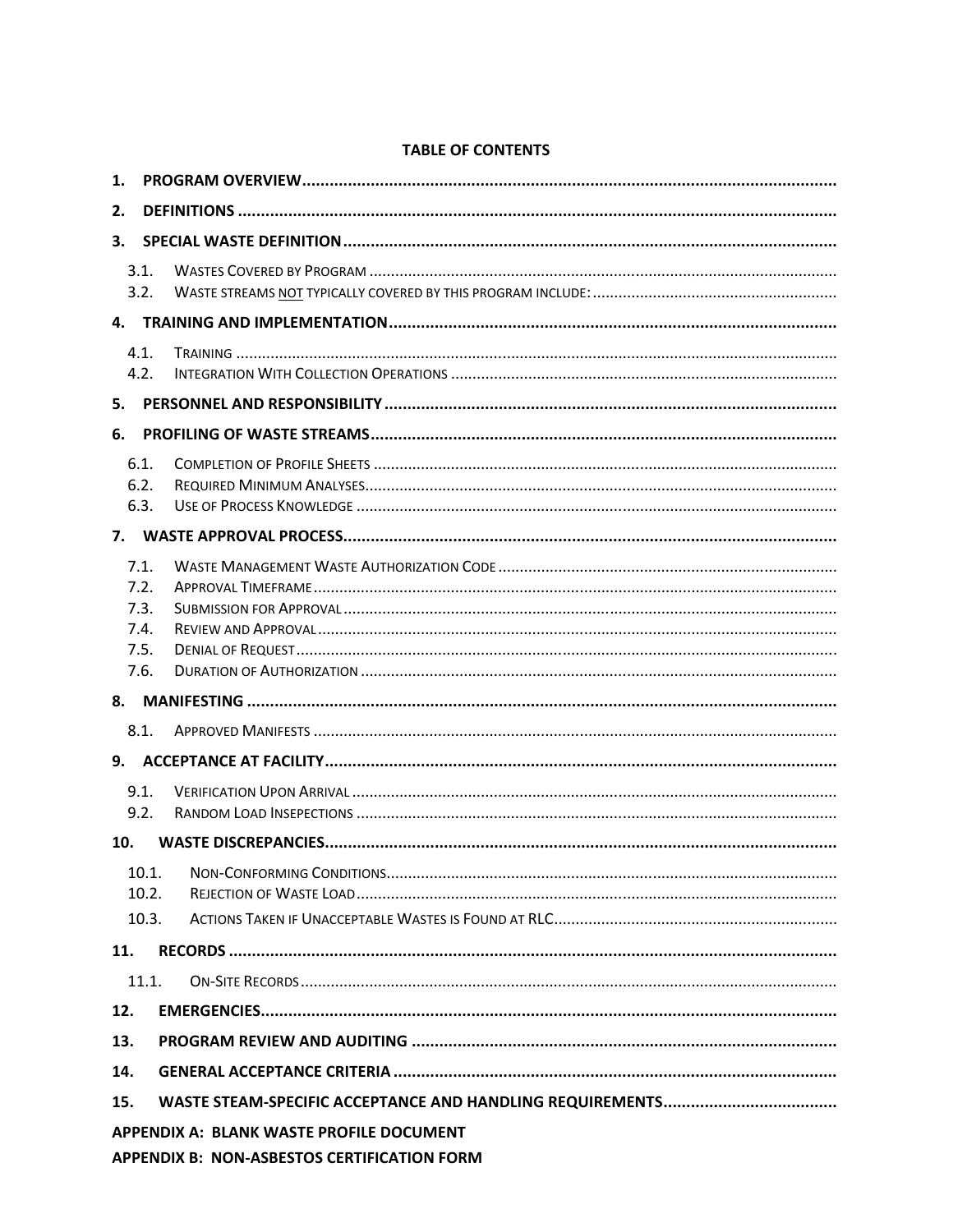#### *Review Page*

The Special Waste Management Plan will be reviewed and evaluated at least annually. Any amendment to the SWMP will be documented below and submitted to the Oregon Department of Environmental Quality (DEQ).

| <b>Review</b> | <b>Date</b> | <b>Update or Amendment Required</b>                   | Name (Print)   |
|---------------|-------------|-------------------------------------------------------|----------------|
| 1.            | 8/2014      | (Y)-Updated to reflect current<br>operations.         | Jeff O'Leary   |
| 2.            | 11/5/2014   | (Y)-Updated to address comments<br>from the DEQ.      | Jeff O'Leary   |
| 3.            | 7/10/18     | (Y)-Updated to address new C&D<br>screening protocols | Morgan Ireland |
| 4.            |             |                                                       |                |
| 5.            |             |                                                       |                |
| 6.            |             |                                                       |                |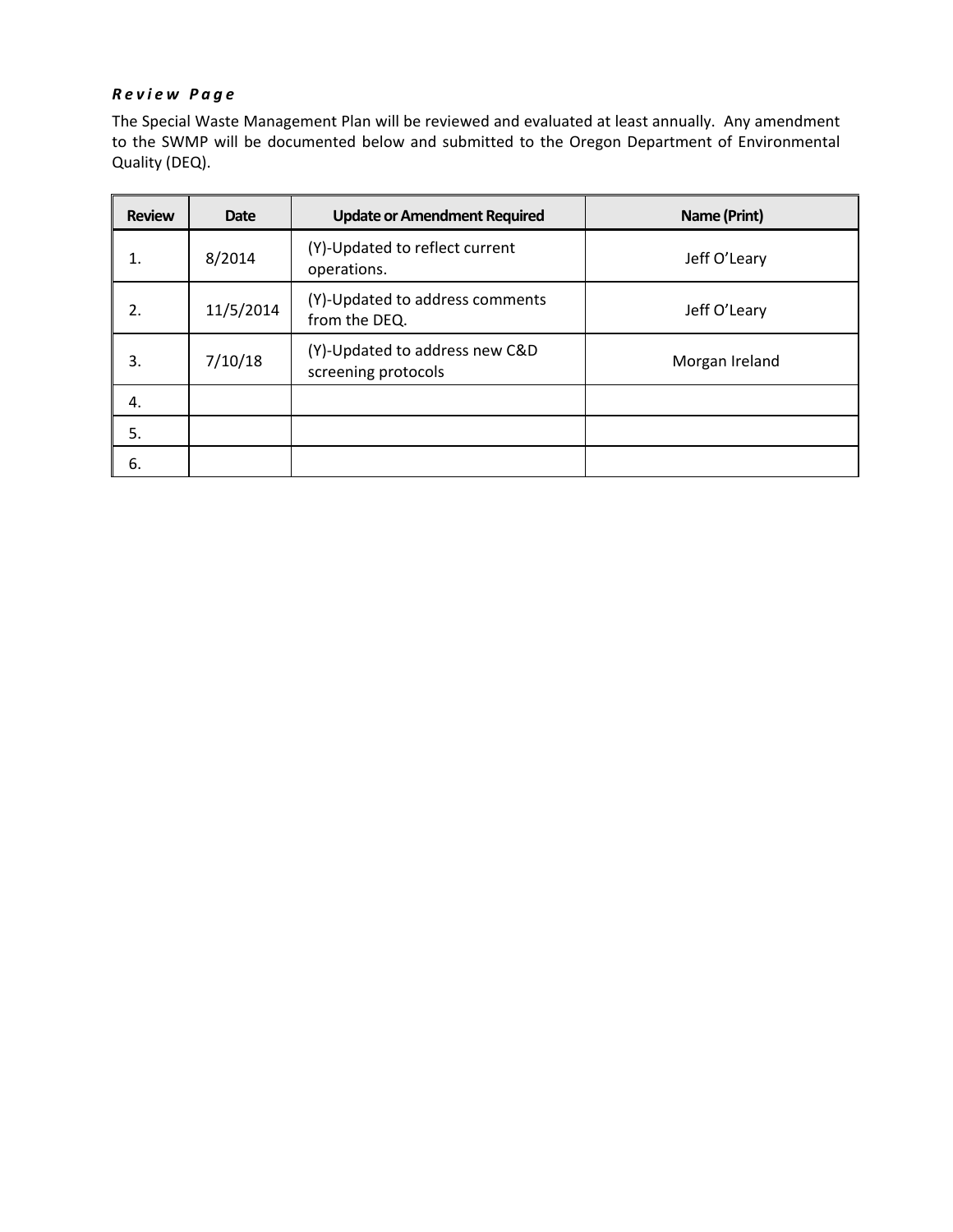#### **1. PROGRAM OVERVIEW**

This Special Waste Management Plan (SWMP) specifies standard protocols and document forms to accomplish the following:

- **(a)** Prevent unacceptable wastes, such as regulated hazardous waste from entering the facility.
- **(b)** Detect and properly manage unacceptable wastes, when identified.
- **(c)** Profile special waste streams managed at the facility.
- **(d)** Provide an avenue for submission of special waste stream applications to a centralized unit of the Company (Region/District or Corporate) for authorization prior to acceptance.
- **(e)** Ensure a proper review of each waste stream application by qualified personnel.
- **(f)** Provide a mechanism for an orderly submission of special waste applications to regulatory agencies for approval (if required).
- **(g)** Assign and issue a specific identifying waste authorization code for tracking of paperwork.
- **(h)** Manifest of all authorized waste streams into each facility where required by law, regulation or market standard.
- **(i)** Provide on‐site waste verification and record keeping for each waste stream.
- **(j)** Complete a regular in‐house audit of special waste procedures and documentation.

Wastes defined as "special" that fall under this program shall not be accepted for treatment, storage or disposal without first completing the approval process as defined herein and without being authorized by and further assigned an authorization code by a Waste Management employee known as the Waste Approvals Manager (WAM). Wastes defined as "unacceptable" under this program will not knowingly be accepted for management or disposal by the facility. A prevention, detection, and management program is in place to minimize the possibility of having unacceptable wastes delivered to the facility, to detect and reject unacceptable wastes that have been delivered to the facility, and to properly manage any unacceptable wastes that may escape prevention and detection efforts.

#### **2. DEFINITIONS**

The following definitions apply to terms referenced in this program document.

- RCRA Resource Conservation and Recovery Act of 1976, as amended.
- Hazardous Waste ‐ as defined under 40 CFR, Part 261 and OAR 340.
- **TCLP Toxicity Characteristic Leaching Procedure.**
- TSCA Toxic Substances Control Act
- **PCBs-Polychlorinated Biphenyls**
- Regulator state or local agency with permitting and surveillance/enforcement authority over the site.
- Site non-hazardous waste landfill or land treatment facility operated by Waste Management or any of its affiliates or subsidiaries.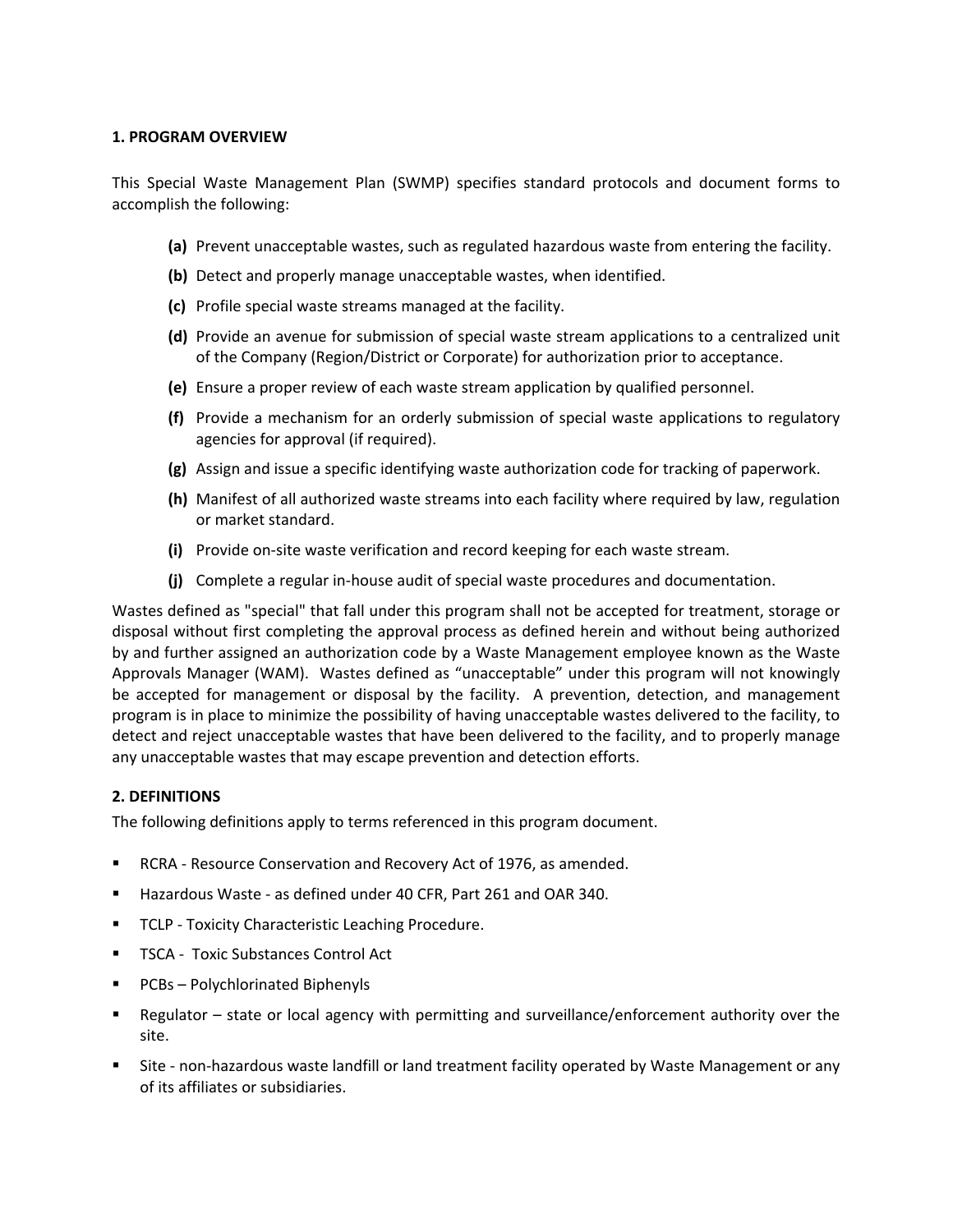- Generator entity that has possession of the candidate special waste and seeks to dispose of it at the Waste Management site.
- Transporter entity with responsibility for transporting the special waste load to the Waste Management site.

#### **3. SPECIAL WASTE DEFINITION**

#### **3.1 Wastes Covered by Program**

 "Special wastes" covered under this program are defined as any liquid, semi‐solid, solid material and associated containers generated as a direct result of an industrial, manufacturing or processing operation; any chemical or petroleum contaminated soil or material; any waste water treatment sludge or residue; any waste classified as "special" or regulated by a State or other regulatory agency; any medical or infectious waste; incinerator ash; agricultural byproduct waste or any non‐municipal waste generated by the oil and gas industry. Special wastes do not include nonhazardous municipal wastes produced by industrial customers. This plan is a working document and Special Wastes may be added or deleted depending upon operations and/or DEQ requirements.

"Unacceptable wastes" are wastes that are not acceptable for management or disposal at the facility, based on restrictions in local, state, or federal regulation, permit condition, or management discretion. Such wastes may include unapproved special wastes, liquid wastes (those which do not pass the paint filter test at the point of compliance), burning or hot wastes, regulated state or federal hazardous wastes. More detail on acceptable and unacceptable wastes specific to RLC is below.

#### **3.2 Waste streams not typically covered by this program include:**

- ‐ household hazardous wastes
- ‐ municipal solid waste
- ‐ yard waste
- white goods

#### **4. TRAINING AND IMPLEMENTATION**

#### **4.1 Training**

The District Manager or designated employee will provide regular training of site personnel who may be involved either directly or indirectly with Special Wastes. Such training will be done at regularly scheduled sessions, such as site safety meetings, and will be documented as to content and personnel receiving training. Training is tailored to the site and the specific personnel present, and may cover such topics as a program overview, responsibilities of specific personnel, how to identify acceptable and unacceptable wastes, hazards associated with waste streams and protective measures to ensure environmental health and safety, how to conduct and document random load checks, what to do if an unacceptable waste, including regulated asbestos‐containing material, hazardous waste or regulated PCB waste is found, and any specific directives concerning individual special waste streams.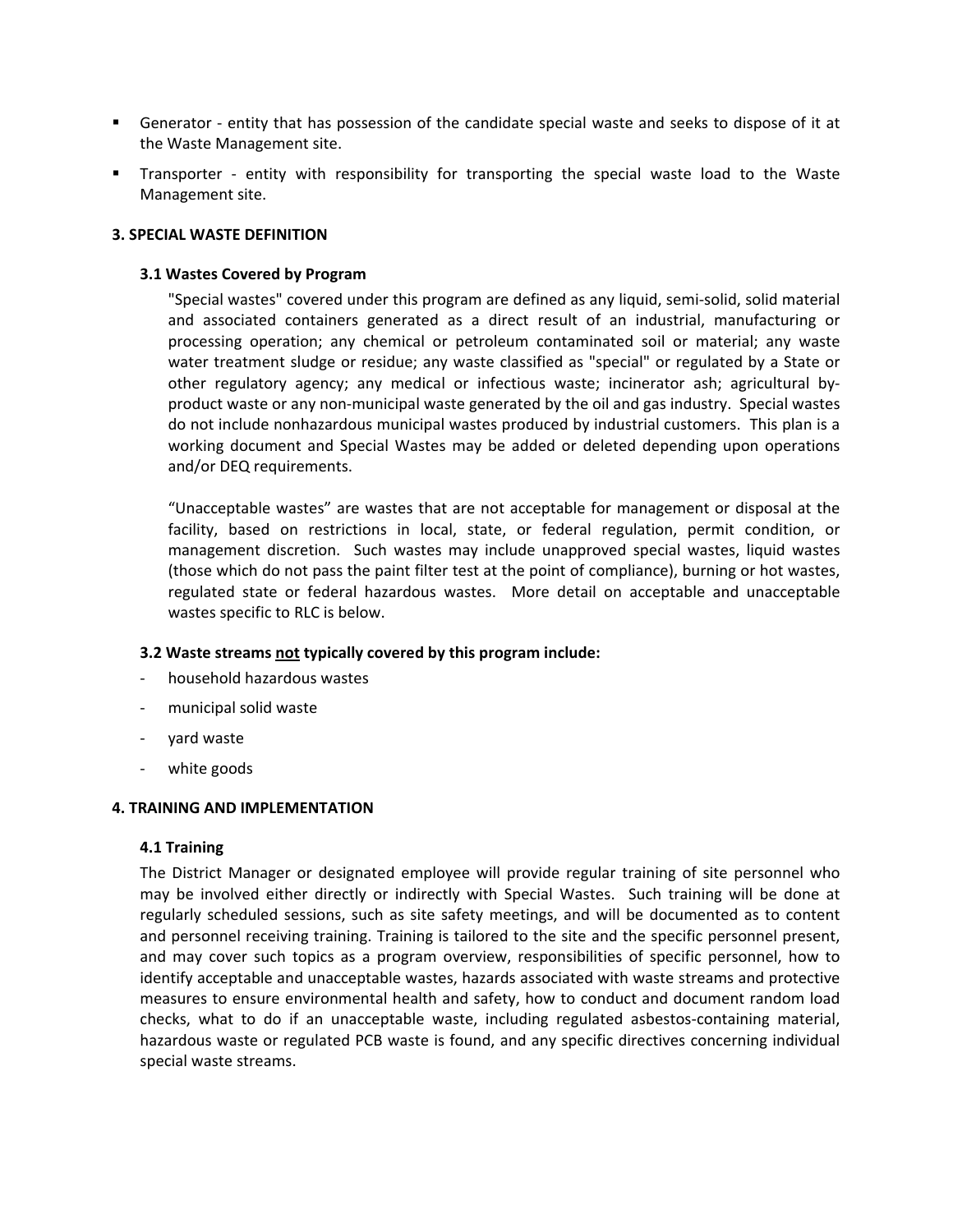#### **5. PERSONNEL AND RESPONSIBILITY**

- The District Manager and EP Manager are responsible for the program and are the ultimate authority for any modifications to the program not specifically defined by the SWMP. The District Manager implements the SWMP at RLC.
- The Area Environmental Protection Manager (EP Manager) and Waste Approvals Manager (WAM) work with the various Sales Consultants and District Managers and are responsible for the conduct of the program.
- Operator employee at the site who is charged with performing duties at the transfer facility or active face of the landfill.
- Load Checker employee who is trained to screen incoming C&D loads for potential or suspected asbestos‐containing material (ACM).
- Scale Attendant- employee at the site who is responsible for the initial waste screening at RLC, charges the appropriate fee's and directs customers to the appropriate disposal area.
- Sales Consultant individual from Waste Management who works with the special waste generator to develop an agreement to bring the special waste stream to a Waste Management site.
- Waste Approvals Manager ‐ technical person at the Region or District who reviews and approves applications for special waste streams to be potentially disposed of at Waste Management sites, or who delegates that authority to qualified personnel at the Region, District or site.
- Builders Direct a WM Region group that is qualified to review C&D projects to determine if the waste materials may contain asbestos. Builders Direct work with both commercial and noncommercial customers on C&D projects and issue approvals to customers for disposal at WM sites.

#### **6. PROFILING OF WASTE STREAMS**

In order to prevent unacceptable waste from entering the facility, the facility requires that all qualifying special waste streams must be profiled using a Generator's Waste Profile form (Appendix A). All relevant information must be accurately and completely filled out, and the generator must sign a certification statement prior to review and processing. The completed Profile is reviewed to determine whether the special waste may be accepted at the facility, and to provide any specific handling conditions that may be required.

Additional waste or industry specific profile forms, or modifications to the Generator's Waste Profile form, may be developed and utilized upon Waste Management approval.

All construction and demolition (C&D) customers are required to obtain approval from either the WM Builders Direct (BD) program or from a WAM prior to arrival at the facility. BD staff and WAMs are competent in the review of C&D project documentation and authorized to issue an approval for acceptance of these wastes. C&D customers are required to submit documentation that demonstrates all wastes from a project do not contain ACM. These documents may include analytical results, waste profile forms, Non‐Asbestos Certification Form, and DEQ approvals.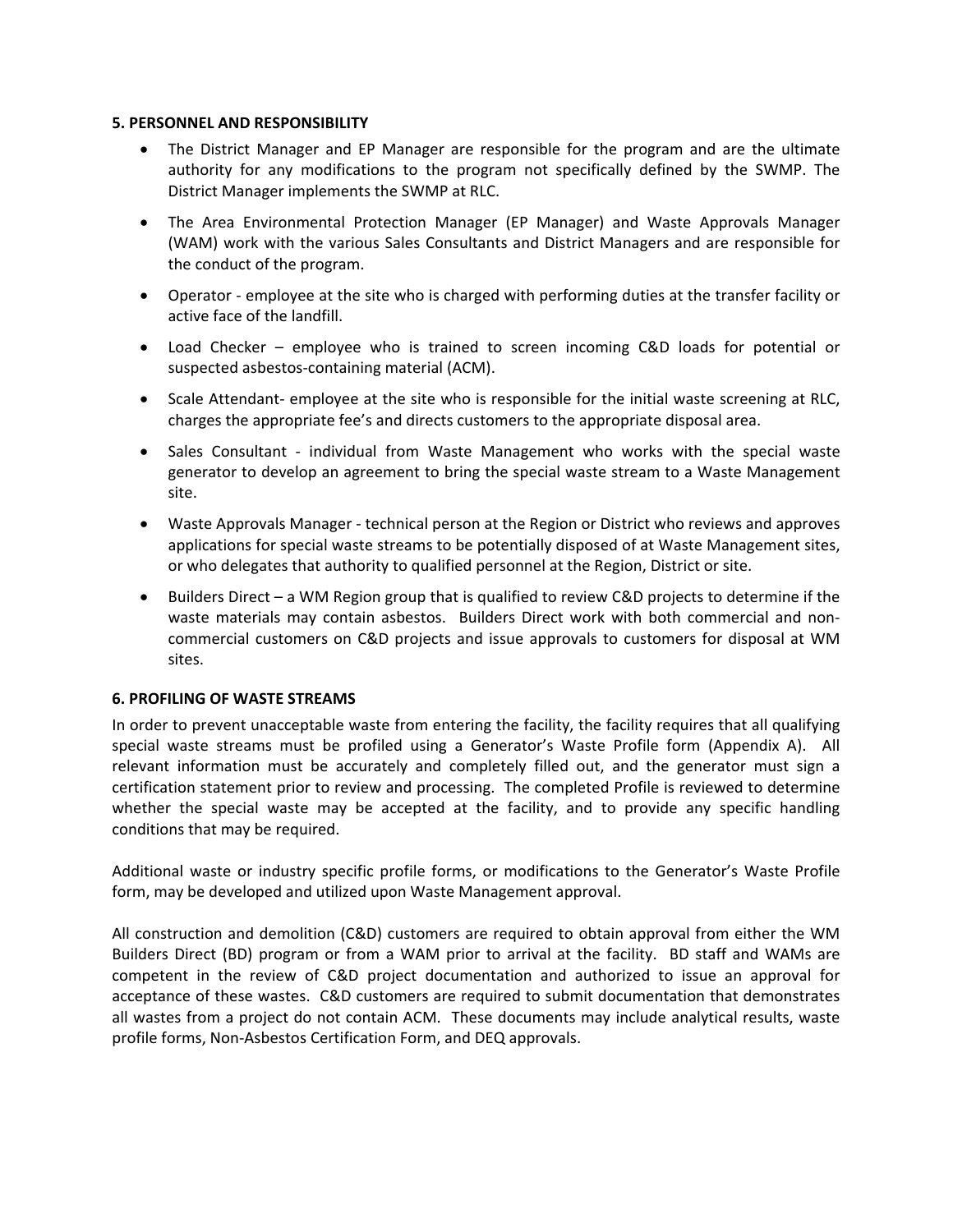#### **6.1 Completion of Profile Sheets**

The WM Sales Consultant, WAM, or BD staff is responsible for coordinating with an authorized representative of the waste generator to complete the appropriate profile sheets. The appropriate forms should be filled out completely and additional data provided when necessary. All questions concerning the profiling process should be directed to the WAM or EP Manager.

#### **6.2 Required Minimum Analyses**

The analyses or information required on individual waste streams varies according to the waste stream and applicable regulatory requirements. In any case, analytical parameters or other information, such as Safety Data Sheets (SDS's) or generator knowledge and certification sufficient to perform a hazardous waste designation are required as part of the Generator's Waste Profile. Typical analyses may include:

- Metals (TCLP)
- Organics
- Corrosivity (pH)
- Flashpoint
- Reactivity

In some cases, additional analyses for items such as asbestos, chloride concentration, Total Petroleum Hydrocarbons, PCBs, etc. may also be required. Required testing parameters and informational data are at the discretion of the WAM, based upon applicable regulations.

#### **7. WASTE APPROVAL PROCESS**

#### **7.1 Waste Management Waste Authorization Code**

An authorization or approval number will be assigned to all approved waste streams by the WAM. C&D loads approved through BD will receive a permit/approval that is trackable through the site's Fastlane system. A permit/approval from BD or WAM is required for each C&D project.

RLC may adopt a Region‐specific code system provided that system is consistently employed and contains the site number, the issuance date and an approval number.

#### **7.2 Approval Timeframe**

 If profiling information submitted is complete, approvals or rejections are typically made within three (3) working days.

#### **7.3 Submission for Approval**

The Generator provides the information directly to the WAM or BD. Depending on the amount of technical assistance required, a Sales Consultant may assist a generator with a special waste profile. If additional information is required, the WAM or BD obtain it from the generator prior to completing the review.

#### **7.4 Review and Approval**

 The individual authorized to review and determine approval status for a special waste or C&D application should initially determine if the application is complete and that all data and information are consistent and reasonable. The actual review and approval process should not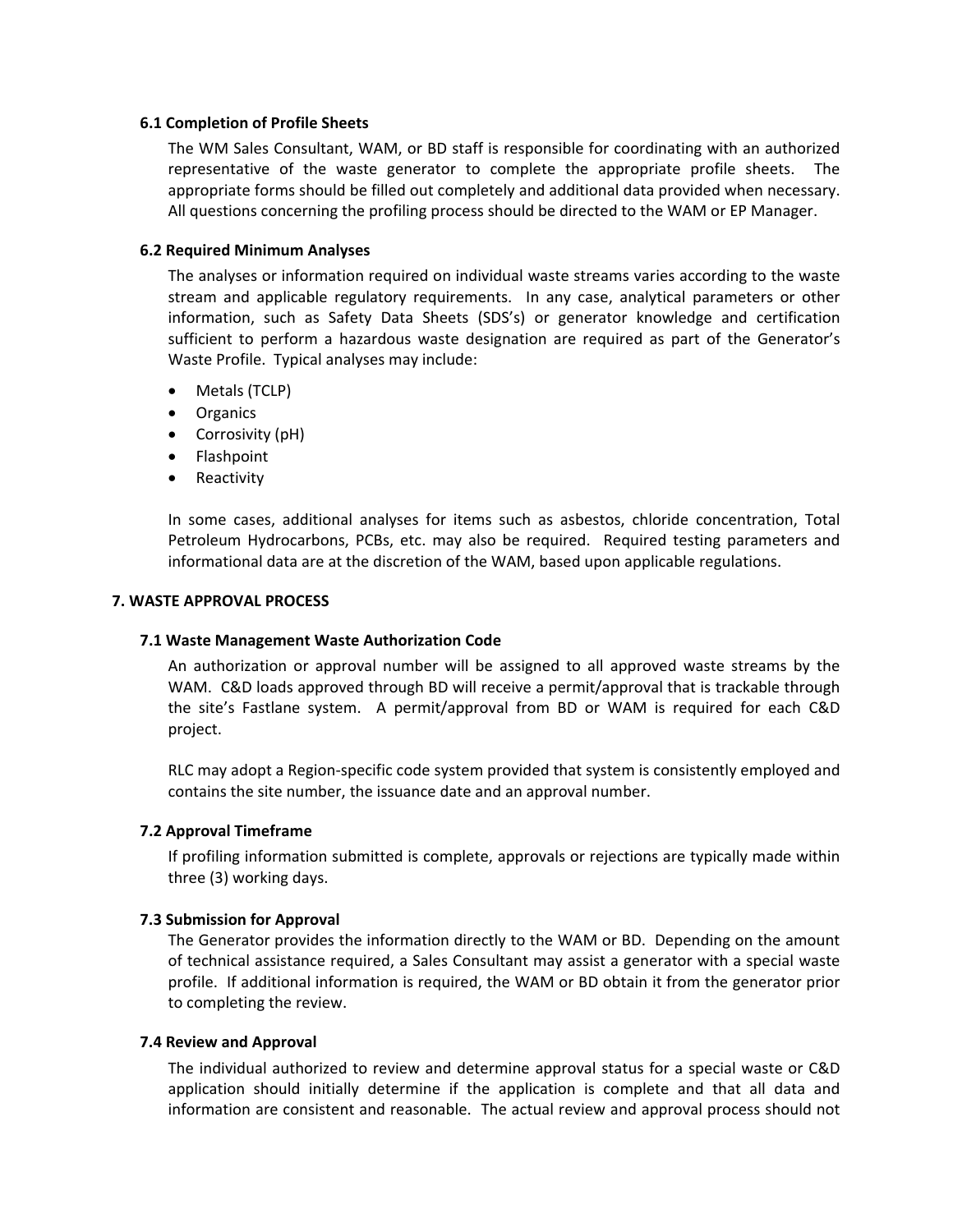proceed until the application and supporting database are complete. It is Waste Management's policy to either deny an application or request additional information if the specific application or waste stream is not properly or sufficiently defined. Whether an application is approved or denied, it is the responsibility of the person processing that application to complete all required documentation and distribute that documentation to all necessary persons and files.

#### **7.5 Denial of Request**

The reason(s) for denial is communicated to the Generator initiating the request. Permit required Special Waste streams for which no Waste Authorization Code has been issued by the WAM will not be accepted at RLC for treatment, storage or disposal.

#### **7.6 Duration of Authorization**

The duration of a waste authorization and the quantity of waste accepted varies on a case-bycase basis, depending on customer needs, the type of waste, how the waste is generated, or expected variability in the waste stream. Waste authorizations become invalid after the duration of authorization ends or the approved volume is achieved. Waste authorizations must be renewed if continued disposal is desired. Additional analytical data may be required at the discretion of the WAM or BD.

#### **8. MANIFESTING**

#### **8.1 Approved Manifests**

Manifests, other than Asbestos Waste Shipment Records, are **not** required for use by Riverbend Landfill. Asbestos is not approved by ODEQ for acceptance at Riverbend Landfill.

#### **9. ACCEPTANCE AT FACILITY**

#### **9.1 Verification Upon Arrival**

Upon arrival at the facility, each load of special waste is inspected for conformity with the approved Profile. Loads that do not conform to the approved Profile may be rejected. Unacceptable wastes are rejected.

For C&D loads, customers are asked by a scalehouse attendant if their load contains materials from a residential or commercial remodel, construction, or demolition project. If the answer is yes, their BD or WAM project approval is requested, in addition to their Non‐Asbestos Certification Form. If appropriate paperwork is provided, the scalehouse attendant radios to a load checker that a C&D load is incoming and requires inspection. The load checker is responsible for examining the contents of the load prior to tipping for consistency with the documentation and/or identification of suspect materials. Load checks occur adjacent to the public drop‐off area. The scalehouse attendant and load checker maintain contact by radio to verify load contents and document consistency. Following inspection, the load checker makes a determination on whether to accept the load for tipping or reject the load. If rejected, the scale attendant is notified, and documentation for the rejected load is recorded and filed on site.

If the C&D customer does not have proper documentation, the scalehouse attendant will assist the customer by providing the contact information for BD/WAM and a copy of a Non‐Asbestos Certification Form. Only the waste generator may complete the Non-Asbestos Certification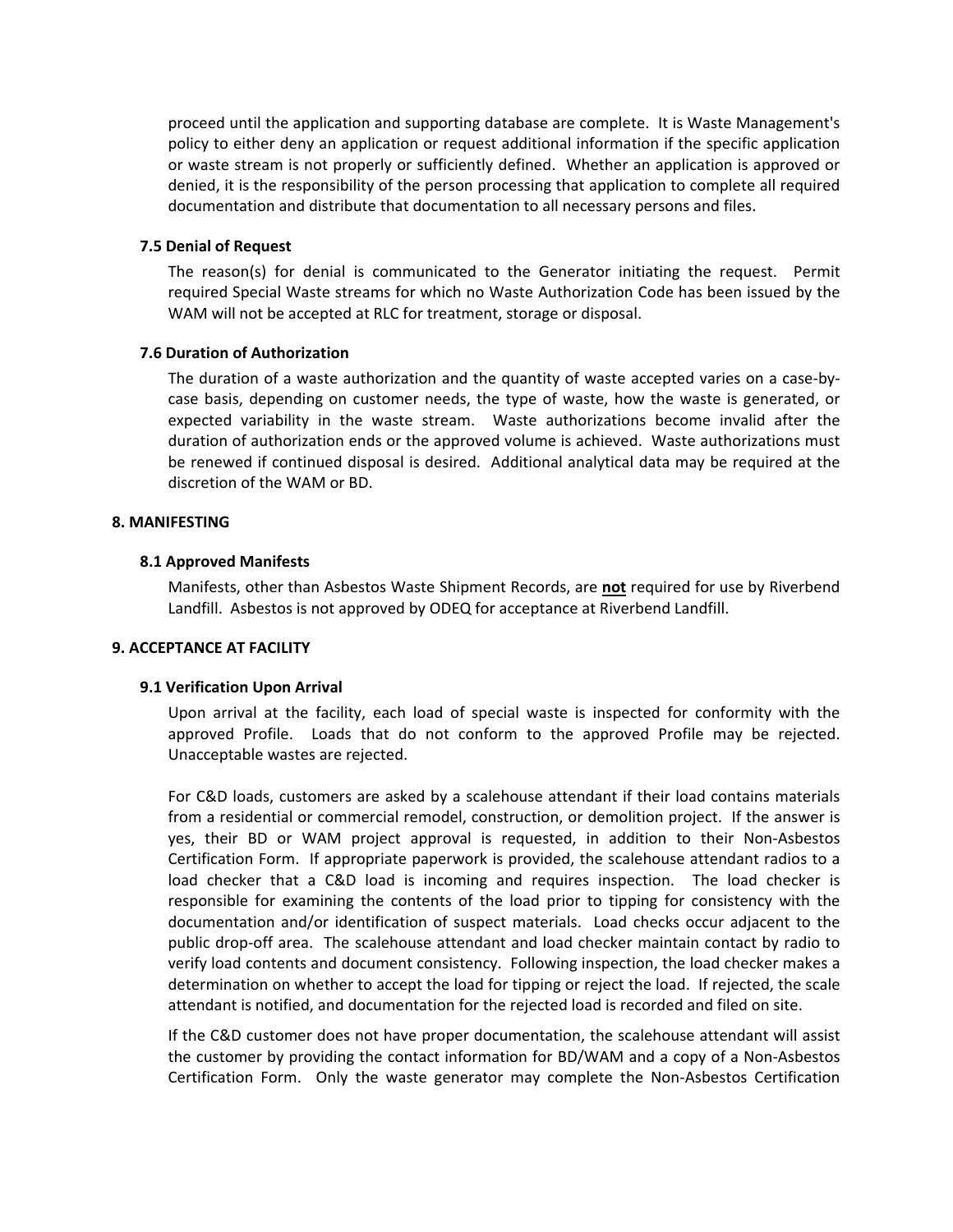Form. As such, C&D loads brought in by third‐party haulers without proper documentation are rejected. Scalehouse attendants record rejected loads and maintain documentation on site.

#### **9.2 Random Load Inspections**

In addition to the waste screening performed by the scalehouse attendant, load checks, and the visual screening performed by operating personnel in each management area, a random load check program is in place. Customers delivering material to the facility are selected at random. Once selected, the load is examined for the presence of unacceptable waste. If any unacceptable waste is detected, it is rejected, and returned to the generator. The event is used to educate the generator about appropriate alternatives and to detect and prevent unacceptable waste at the facility. A sign at the facility entrance announces the use of random load checks. Both positive and negative random load check results are documented and filed at the facility.

#### **10. WASTE DISCREPANCIES**

#### **10.1 Non‐Conforming Conditions**

A waste screening process is in place to assure that wastes that are delivered to the facility are acceptable for management, and that special wastes conform to the approved Profile. The following non-conforming conditions will result in rejection of the load:

- Non-Conforming Paperwork the paperwork is incomplete, inaccurate, out of date, or does not fully characterize the waste load. Appropriate corrections or additions must be made before the waste load is accepted.
- Non-Conforming Special Waste Load based on visual screening, random load inspection results, or other screening techniques, the waste load appears to be inconsistent with the approved Profile or manifest or the general appearance is different from previous experience with the particular special waste.
- **Unacceptable Waste Load or Partial Load based on visual screening, random load check** results, or other screening techniques, all or part of the load is found to be unacceptable.
- Failure of Analytical Testing- loads for which the analytical testing indicates that the waste is non‐conforming, or that a potential hazard exists, will not be accepted.

#### **10.2 Rejection of Waste Load**

Non‐conforming loads may be rejected if additional efforts to properly characterize the waste are not successful. The District Manager or their designee will inform the Generator as to the reason for rejection. Documentation of rejected loads may include written correspondence to the Generator, and/or random load check records. A load rejection log is maintained in the scalehouse.

#### **10.3 Actions Taken if Unacceptable Waste Is Discovered at RLC**

Despite the best efforts by the facility to prevent unacceptable wastes from entering the facility and to reject unacceptable wastes that are detected, a situation may occur in which unacceptable wastes are found, and the generator cannot be identified. If unacceptable wastes are detected, the first response is to contact the generator if known and require the waste to be characterized and/or remediated. Should this characterization process require significant time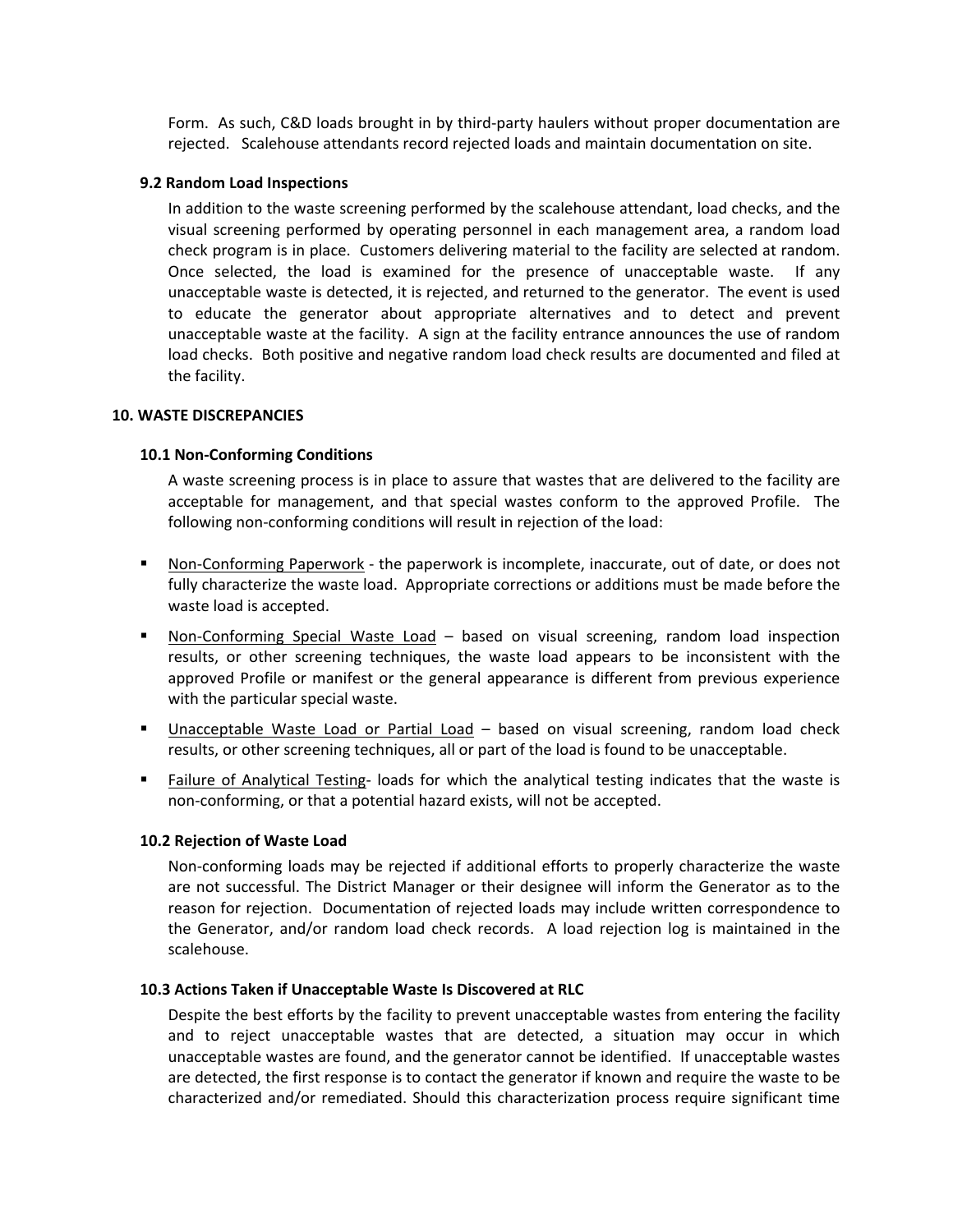to accomplish, the material will be returned to the Generator if it is safe to do so. If the Generator cannot be identified, or the material poses an immediate risk to human health or the environment (i.e. a shock-sensitive material, suspect friable asbestos-containing material), the District Manager is notified immediately.

The District Manager determines whether there is a safety risk involved in moving the material to an isolated location for proper designation and management. If possible, the material is relocated to an appropriate storage area.

The District Manager along with Environmental Protection and/or Safety Personnel work to determine appropriate agency notification procedures, proper storage conditions, waste designation procedures, and final management alternatives for the material. Sources of material management information and assistance include, but are not limited to, Waste Management professionals with background in environmental and safety issues, the local fire department, third‐party spill response, laboratories, asbestos abatement firms, and the local jurisdictional health department.

Generators are responsible for managing their wastes. As such, RLC reserves the right to bill the waste generators for costs and staff time associated with managing unacceptable wastes brought to the facility.

#### **11. RECORDS**

The creation and maintenance of complete records of special waste transactions including approvals, rejections, load inspection records, and all tests and manifests are an important component of the Special Waste Program.

The District Manager, WAM and office staff are responsible for the complete special waste records system for RLC. Distribution of application packages, approval and denial documentation, manifests and test results should be coordinated with the District Manager, Sales Consultant and WAM.

#### **11.1 On‐Site Records**

RLC maintains a complete set of approved Profiles, random load check results, and records of the disposition of unacceptable waste, within the site database. In many cases, special waste records located at RLC might not include original copies of analytical records. Such records are readily available on the computer system, and paper copies can be obtained quickly and easily from the WAM.

#### **12. EMERGENCIES**

Any condition associated with special waste handling that may be a potential health, environmental or safety hazard should immediately be brought to the attention of the District Manager or his designee. DEQ will be notified in the event of an emergency situation.

#### **13. GENERAL ACCEPTANCE CRITERIA**

- All industrial wastes sent to the RLC must be non-hazardous (not Hazardous as defined by 40 CFR Part 261 of the Resource Conservation and Recovery Act (RCRA)).
	- $\triangleright$  40 CFR Part 261 Subpart C addresses the characteristics of Hazardous Wastes (e.g., ignitability, corrosivity, reactivity and toxicity characteristics).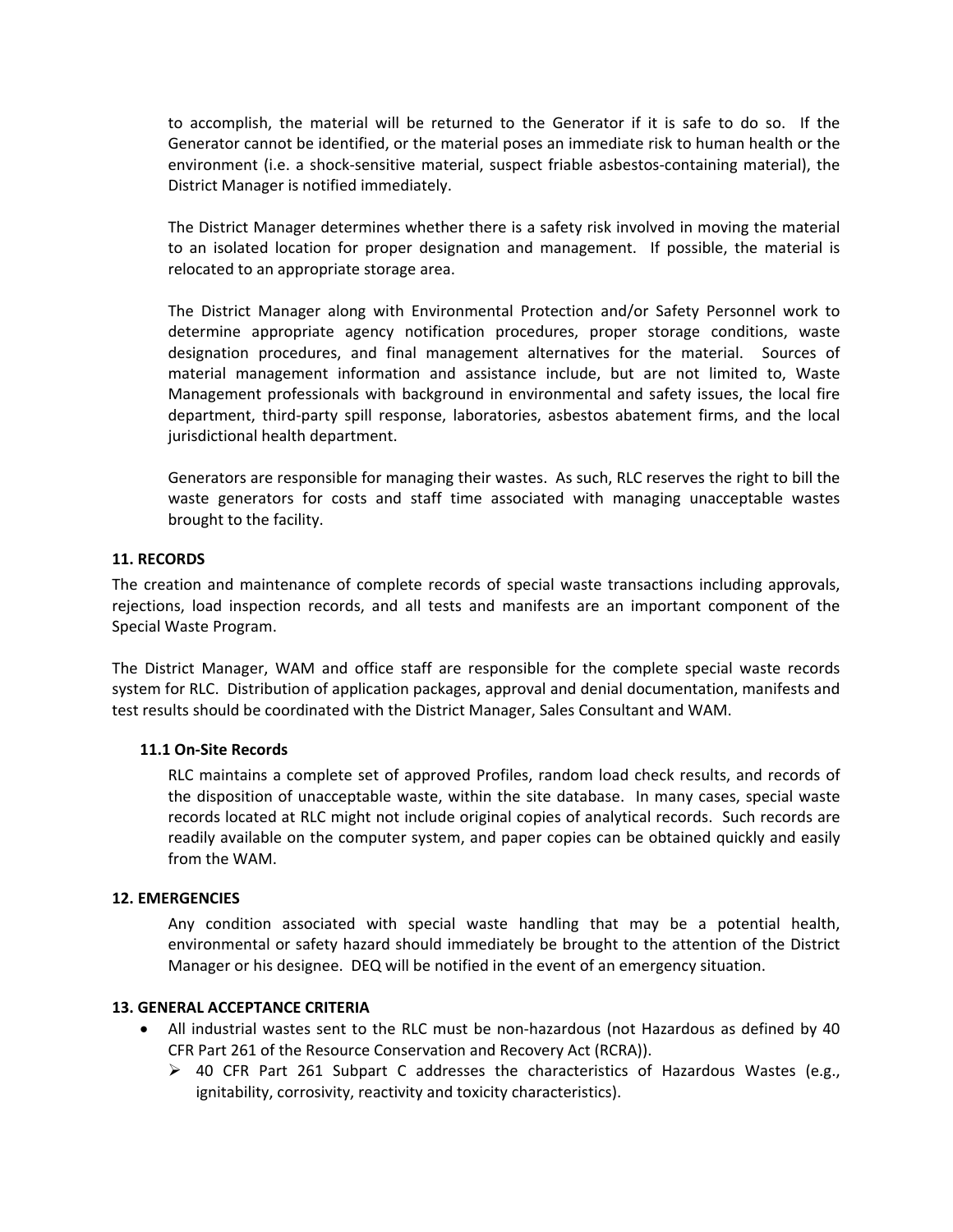- $\triangleright$  40 CFR Part 261 Subpart D addresses Listed Hazardous Wastes (e.g., wastes from nonspecific sources, wastes from specific sources, and discarded/off-specification commercial chemical products).
- Riverbend Landfill cannot accept any TSCA regulated PCB contaminated materials without written approval from US EPA Region 10 and ODEQ. In these specific cases the actual concentrations of PCBs will be less than 50 ppm, and a risk based assessment will have been completed. Riverbend Landfill will accept non-TSCA regulated materials with PCB concentrations less than 50 ppm (Refer to regulation 40 CFR 761). Characterization and approval through the special waste acceptance process is required for these materials.
- All industrial waste for disposal must be non‐hazardous (non‐hazardous as defined by ORS's 466.005, OAR's and WAC 173‐303 Washington Dangerous Waste Regulations).
- A Generator's Non-Hazardous Waste Profile Sheet must be complete for all Industrial Wastes to be accepted at Riverbend Landfill (See Appendix A).
- No Free liquids Material for disposal must pass the paint filter test.
- No reactive wastes are permitted.
- No flammable wastes
- No Asbestos-Containing Material (ACM).
	- RLC has prepared a list of materials suspected to contain asbestos. The suspected materials list below is categorized based on where they may be found in a structure, system or component constructed *prior to January 1, 2004.*
		- Ceilings: acoustical tiles, glue dots, and plaster
		- Flooring: vinyl tiles  $(9'' \times 9''$  and  $12'' \times 12'')$  and sheet vinyl
		- Insulation/fireproofing: Spray‐applied, vermiculite, monokote, thermal system insulation (TSI) e.g. Aircell, Magnesia or Mag (fiberglass, cellulose and mineral wool are exempt from testing requirement)
		- Insulation: block, boiler and spray-applied sink undercoating
		- Surfacing materials for interior wall and ceiling systems: textured surfacing material that covers the entire surface of the wall and or ceiling system e.g. spray‐on, trowel applied, skim or brown coats, orange peel, and "popcorn" texture
		- Exterior walls: cement siding shingles (Transite/CAB)
		- Stucco
		- Heating: White TSI paper that is complete wrap or seam tape on ducting, air-duct cement and insulation
		- Fire doors, fire/kiln brick and fireproofing
		- Gaskets: furnace, mechanical (not automotive), boiler, and wood stove
		- Roofing materials: tar paper, felt silver/white roofing paint, Nicolite paper (white paper used under cedar shingles and parapet metal siding)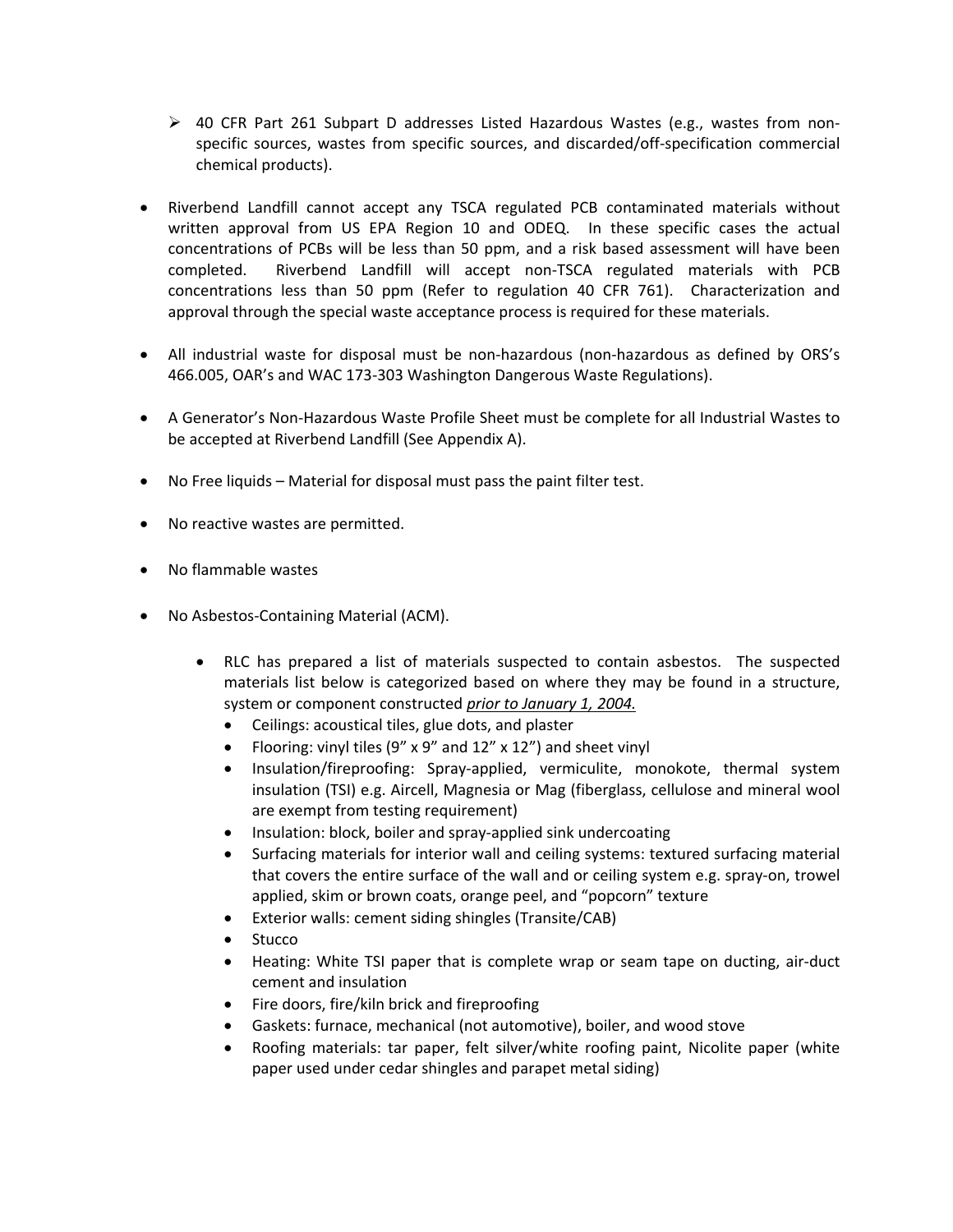- Various compounds: window glazing, adhesives, caulks, patching, mastics and vapor barrier products (plastic or polyethylene synthetic materials such as "Tyvek" are exempt from testing)
- Electrical switch gear, circuit boxes and fuse panels from industrial applications and some residential applications. Electrical wiring with cloth insulation. (Wiring commonly referred to as Romex is exempt.)
- No limit concentrations of Petroleum Hydrocarbons
- The table below provides examples of Industrial and Special Wastes that RLC may accept, the list is not all encompassing and revisions to the Special Waste Management Plan will be updated periodically:

| Auto fluff            | <b>Industrial Sludges</b> |
|-----------------------|---------------------------|
| <b>Bevill wastes</b>  | Lab Packs                 |
| Bottom ash            | Manufacturing residu      |
| <b>CERCLA</b> waste   | <b>Mine Tailings</b>      |
| Contaminated soils    | Off-spec/expired products |
| Cutting oils          | Oils & greases            |
| Decharacterized waste | <b>Contaminated Soils</b> |
| Delisted wastes       | Pollution control residue |
| Drums and drum pads   | Process wastes            |
| E&P exempt wastes     | Refinery sludges          |
| Filter cakes          | Rinse waters              |
| Fly ash               | <b>Tank Bottoms</b>       |
| Incinerator ash       | Treated wood              |

#### **14. Waste Stream‐Specific Acceptance and Handling Requirements**

Additional analytical testing may be required on a case‐by‐case basis depending upon the process generating the waste and the type of treatment or disposal used. Detailed allowable concentrations for acceptance are listed in 40 CFR 261.20. General handling, testing and/or sampling requirements are listed under each waste below.

1. Auto Shredder Waste

- RCRA 8 Metals
- PCBs: SW-846 Method 8082
- No special handling is required.
- 2. Off‐Specification, Outdated Cosmetics and Consumable Products
	- Original Safety Data Sheet and generators non-hazardous waste certification
	- No special handling required
- 3. Underground Storage Tank (UST) Sludge
	- RCRA 8 Metals
	- Total Volatile Organic Compounds: EPA SW‐846 Method 8240/8260
	- Ensure that there are no Free Liquids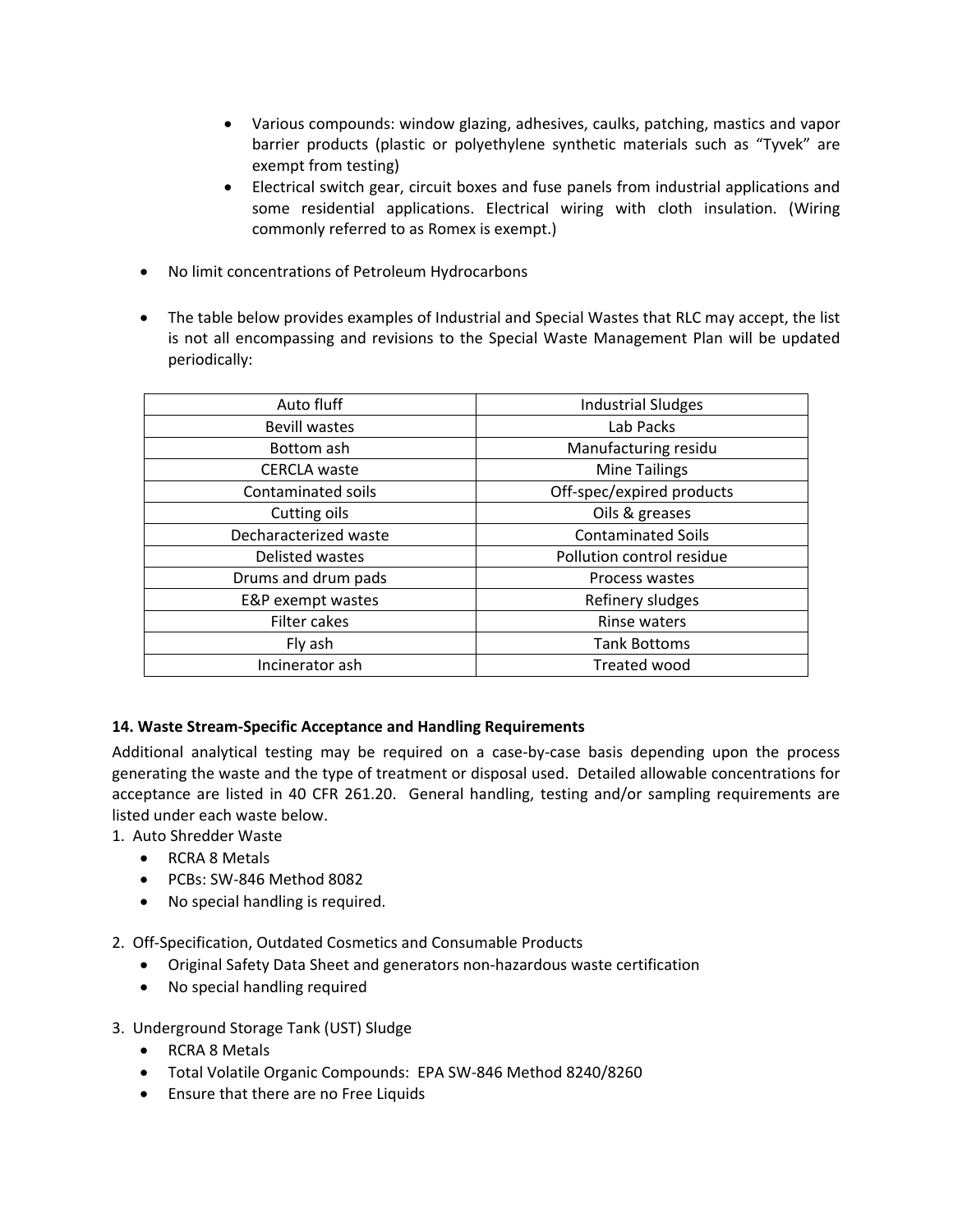- 4. Solid Resins and Debris
	- RCRA 8 Metals
	- Material Safety Data Sheet (if available)
	- Must pass the paint filter test EPA SW-846 Method 9095
- 5. Contaminated Soils
	- Certain contaminated soils may be used as daily cover, which will be determined on a case by case basis.
	- Non TSCA Regulated PCB contaminated soil may be used as a base layer for ADC provided they are covered with non PCB contaminated soils, or other approved ADC materials, in order to prevent any PCB contaminated material becoming windblown as required in 40 CFR Part 761.
	- Place contaminated soils in areas that drain into the landfill and does not impact stormwater.

1. Soil Containing‐‐Diesel Fuel, Heating oil, Unused Oil, Transformer Fluids, etc. (Excluding Used Oils)

- $\Diamond$  Total Benzene, Toluene, Ethyl Benzene and Total Xylenes (BTEX): EPA SW-846 Method 8021;if MSDS indicates no Benzene present then no analytical is required
- Total Petroleum Hydrocarbons (TPH): SW‐846 Method 8015 Modified, **Note:** PCBs (Transformer Fluids Only): SW‐846 Method 8082; if MSDS or generator knowledge, if no PCB's then no analytical required for PCBs.
- 2. Soil Containing‐‐Unknown Sources of Petroleum Contamination
	- $\Diamond$  RCRA 8 Metals
	- Total Volatile Organic Compounds: EPA SW‐846 Method 8021/8260
	- Total Petroleum Hydrocarbons (TPH): SW‐846 Method 8015 PCBs SW‐846 Method 8082
	- PCB's; Polychlorinated Biphenyls: EPA SW‐846 Method 8080
- 3. Soil Containing‐‐Gasoline (unleaded), Jet Fuel and Kerosene
	- Total Petroleum Hydrocarbons (TPH): SW‐846 Method 8015 Modified.
	- Total Benzene, Toluene, Ethyl Benzene and Total Xylenes: EPA SW‐846 Method 8021
	- $\Diamond$  Lead if unknown.
- 6. Treated Wood Waste
	- No analytical required
	- No grinding of treated wood is allowed.
	- Landfill upon receipt
- 7. Baghouse Dusts
	- RCRA 8 Metals
	- Minimize unloading of dusty loads with use of the water truck.
- 8. Inorganic Filter Cakes
	- RCRA 8 Metals
	- No special handling requirements required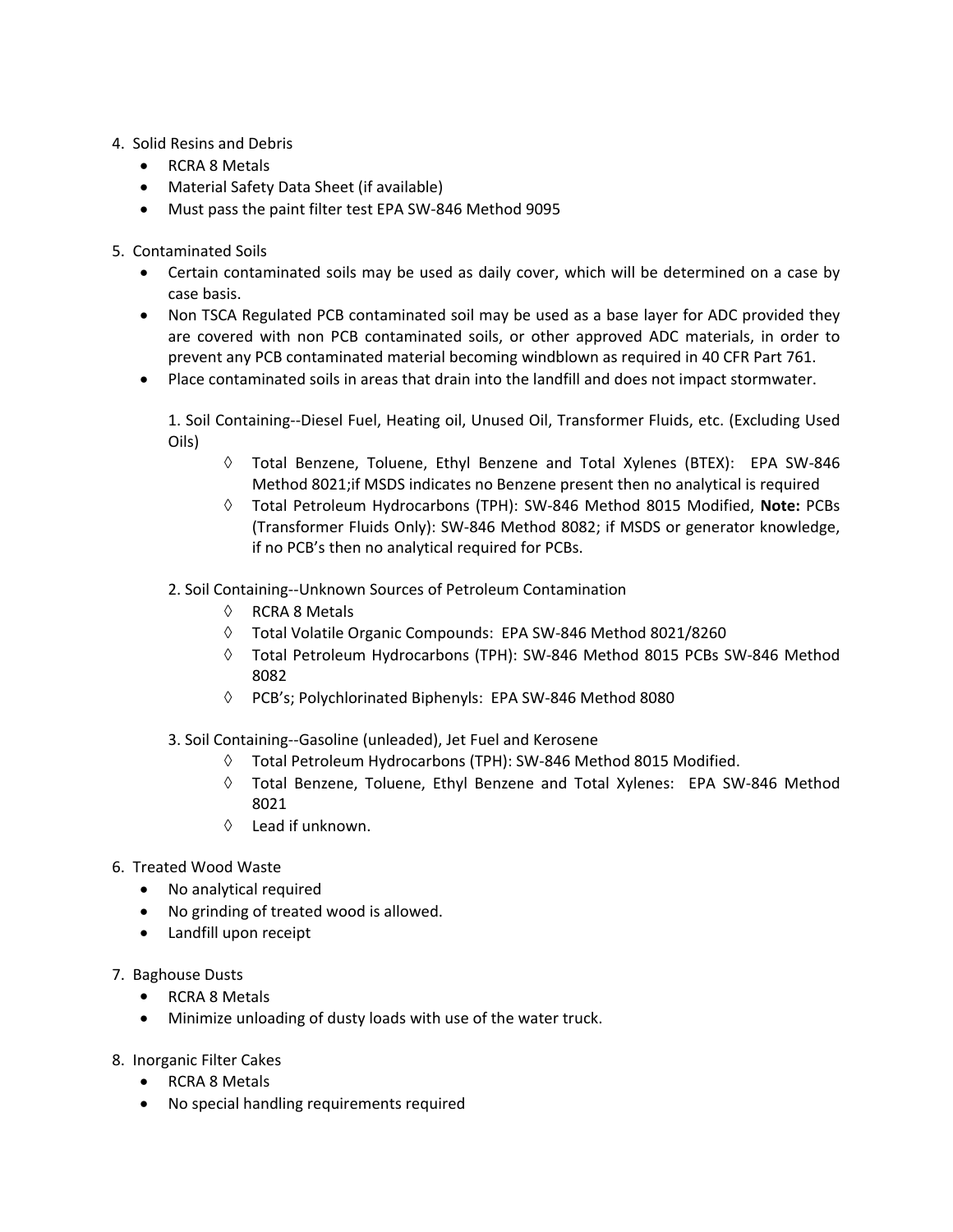- Landfill upon receipt
- 9. Industrial Process Waste Solids
	- RCRA 8 Metals
	- % Moisture
	- Total Volatile Organic Compounds: EPA SW‐846 Method 8240/8260, depending upon manufacturer and process.
	- Total Semi‐Volatile Organic Compounds: EPA SW‐846 Method 8270, depending upon manufacturer and process.
	- Polychlorinated Biphenyls: EPA SW-846 Method 8080, depending upon manufacturer and process.
	- Landfill upon receipt

10. Drummed Waste with Solids and Empty Containers (e.g., 55-gallon drums, 5-gallon pails, etc.)

- The Material Safety Data Sheet (MSDS) must be supplied for the material previously contained in each drum as part of the profiling process.
- All empty containers must meet the RCRA definition of empty.
	- o All waste removed using common practices for that type of container, and
	- o No more than 1 inch of material on the bottom of the container, and
	- o No Hazardous material can be removed by using physical methods (excluding rinsing). Following removal the top, bottom, and sidewalls of such container shall not contain remaining adhered or crusted material.
- **No Free Liquids; Empty Drums must be dry**; no hazardous material can be poured or drained from the container when held in any orientation.
- No containers that previously contained hazardous wastes are allowed unless certified that they have been triple rinsed with an appropriate solvent and each container labeled "Triple Rinsed". No containers that previously contained RCRA regulated materials.
- 11. Concrete/Rock and Asphalt
	- May be stockpiled in designated area and used as part of landfill construction
	- No special handling required

#### 12. Refractory brick

- RCRA 8 Metals
- No special handling required
- 13. Tires
	- Tires accepted for disposal if solid core or meet OAR's 340‐064‐052
	- When tires are found in disposal loads, the operator notifies the scale attendant on the quantity and if available, the customer is charged accordingly. If an operator can safely remove the tires out of the disposal load or area, they are stockpiled in the designated tire area for future recycling.
- 14. Ash Medical/Coal/Fly/Bottom
	- RCRA 8 additional analytical may be required if other contamination suspected
	- Medical Ash accepted if material has been rendered non-infectious by methods in accordance with ORS 459.386‐459.405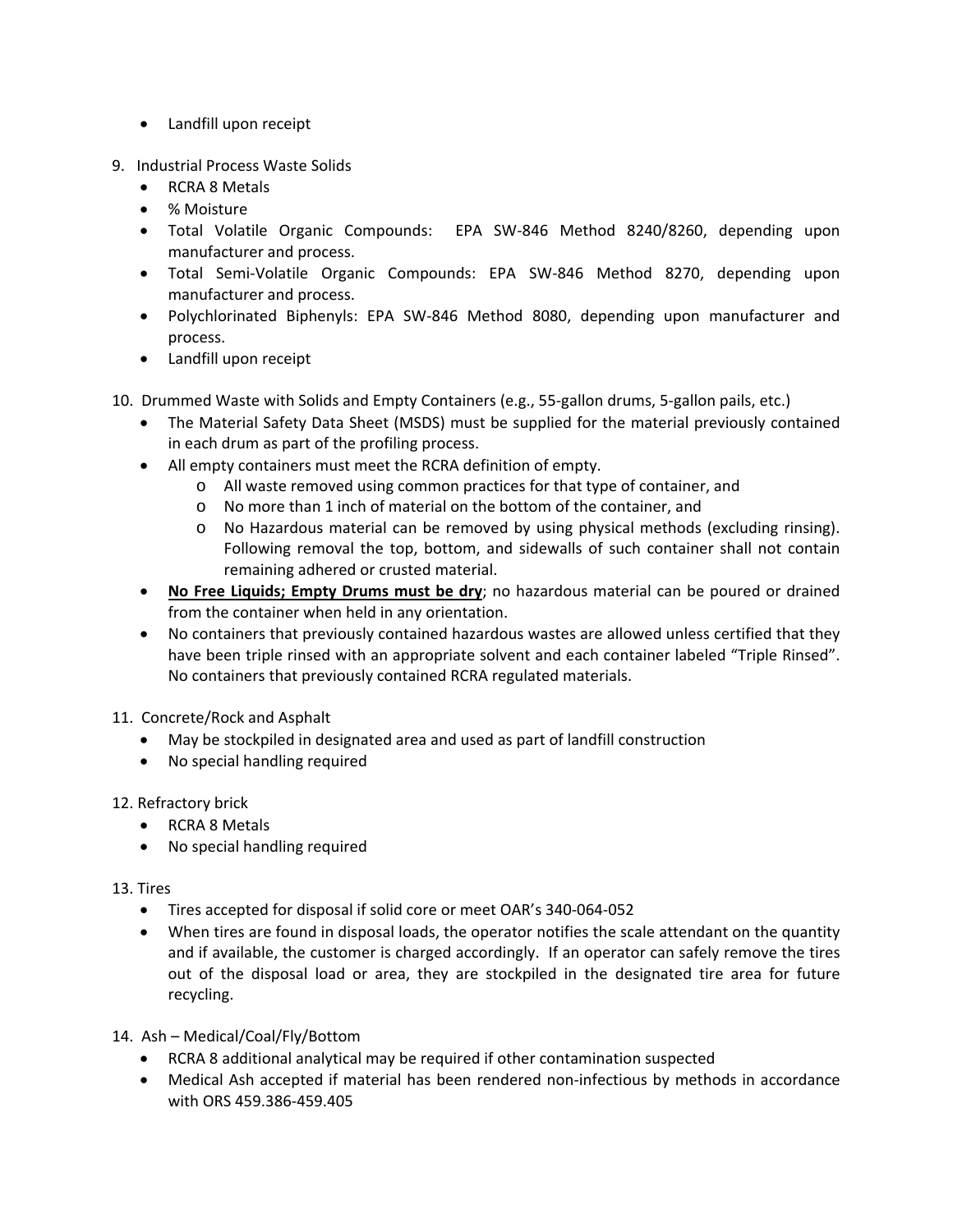- Ash from Domestic Energy Recovery Facilities not allowed for disposal at Riverbend
- Use water truck if ash loads appear dusty

15. Grit and Screenings

- No analytical required if from Wastewater Treatment Plant
- Landfill upon receipt; inspect material for odors upon disposal.

16. CERCLA Waste

- Comprehensive Environmental Response Compensation and Liability Act (CERCLA)
- EPA and/or DEQ must determine the acceptability of the waste management facility selected to treat, store, or dispose of CERCLA waste before the facility recieves the CERCLA waste. Acceptability criteria may be found in 40 CFR 300.440
- Maintain copy of letter from the approving agency.
- CERCLA waste needs to be managed at the landfill on a case by case basis

#### 17. Decharacterized Waste

- A decharacterized hazardous waste is a hazardous waste that has been treated to make it nonhazardous or the hazardous characteristic, ignitability, corrosivity, reactivity, or toxicity, has been removed.
- Analytical submitted prior to treatment and after treatment results.
- Decharacterized waste needs to be managed at the landfill on a case by case basis.
- 18. Biosolids
	- Biosolids must meet the definition of Class A or Class B Biosolids under 40 CFR 503.
	- Landfill upon receipt; inspect material for odors upon disposal.

19. Treated Medical Waste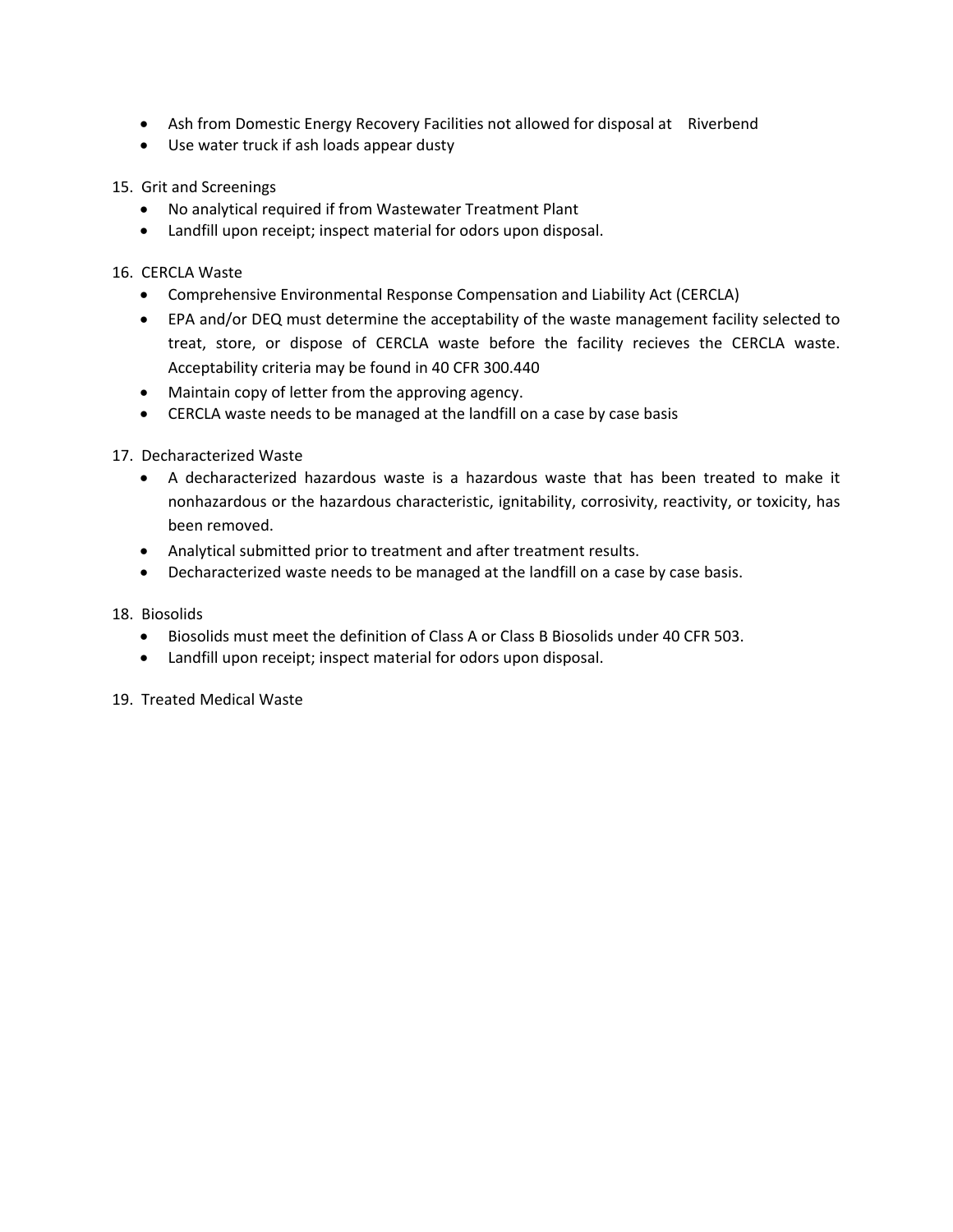### APPENPDIX A BLANK WASTE PROFILE DOCUMENT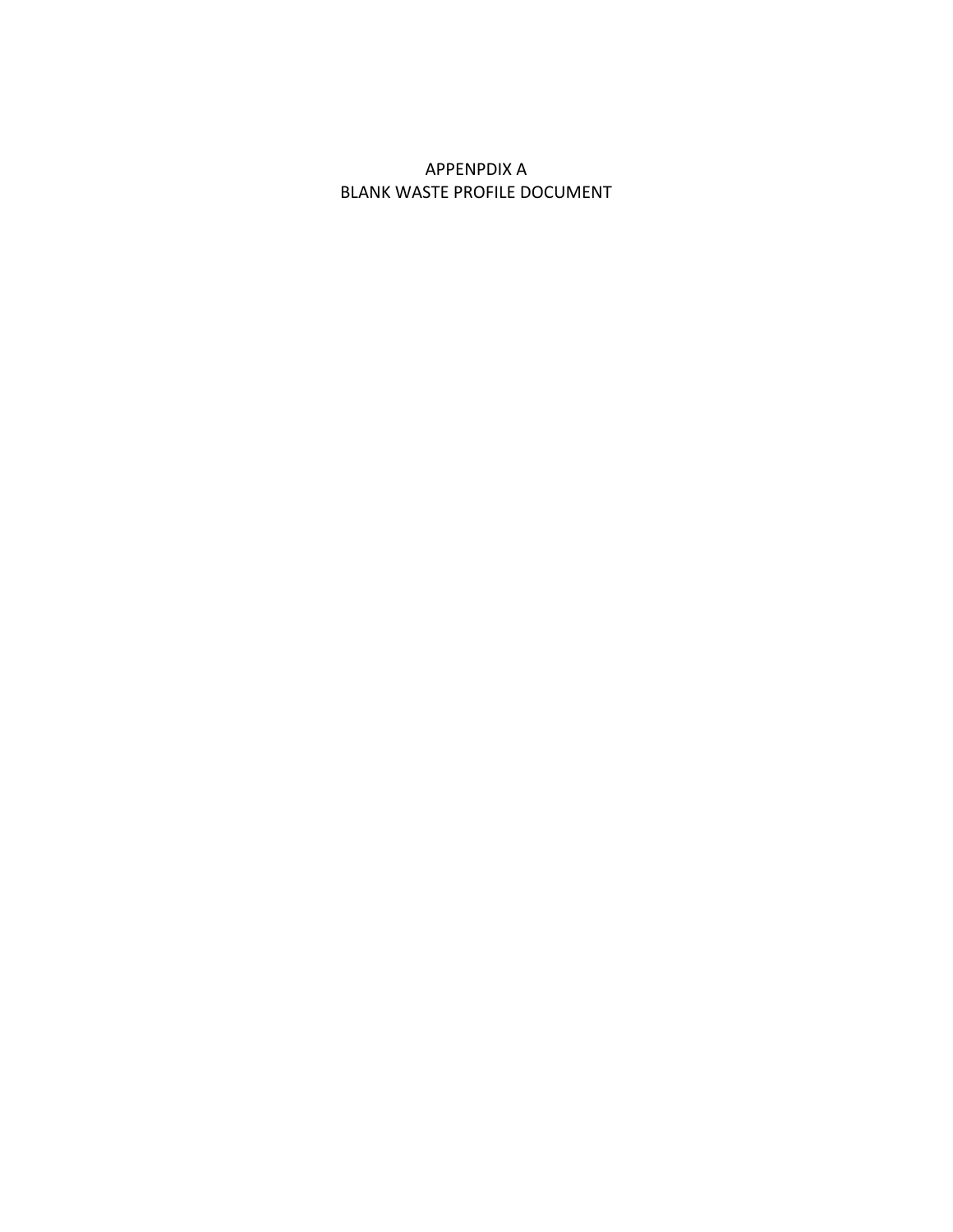# EZ Profile™

| Unsure Profile Number: ________________<br><b>Contract Contract Contract</b>                                                                                                                                                         |                                                                                                                                                                                                                                      |                            |            |
|--------------------------------------------------------------------------------------------------------------------------------------------------------------------------------------------------------------------------------------|--------------------------------------------------------------------------------------------------------------------------------------------------------------------------------------------------------------------------------------|----------------------------|------------|
| □ Multiple Generator Locations (Attach Locations) □ Request Certificate of Disposal □ Renewal? Original Profile Number: ______________                                                                                               |                                                                                                                                                                                                                                      |                            |            |
| A. GENERATOR INFORMATION (MATERIAL ORIGIN)                                                                                                                                                                                           | <b>B. BILLING INFORMATION</b>                                                                                                                                                                                                        | <b>U SAME AS GENERATOR</b> |            |
|                                                                                                                                                                                                                                      |                                                                                                                                                                                                                                      |                            |            |
|                                                                                                                                                                                                                                      |                                                                                                                                                                                                                                      |                            |            |
|                                                                                                                                                                                                                                      |                                                                                                                                                                                                                                      |                            |            |
|                                                                                                                                                                                                                                      |                                                                                                                                                                                                                                      |                            |            |
|                                                                                                                                                                                                                                      | 4. Email: <u>2008 - 2008 - 2008 - 2008 - 2008 - 2008 - 2008 - 2008 - 2008 - 2008 - 2008 - 2008 - 2008 - 2008 - 2008 - 2008 - 2008 - 2008 - 2008 - 2008 - 2008 - 2008 - 2008 - 2008 - 2008 - 2008 - 2008 - 2008 - 2008 - 2008 - 2</u> |                            |            |
|                                                                                                                                                                                                                                      |                                                                                                                                                                                                                                      |                            |            |
|                                                                                                                                                                                                                                      | 7. WM Hauled?                                                                                                                                                                                                                        | $\Box$ Yes $\Box$ No       |            |
|                                                                                                                                                                                                                                      | 8. P.O. Number: Electric Contract Contract Contract Contract Contract Contract Contract Contract Contract Contract Contract Contract Contract Contract Contract Contract Contract Contract Contract Contract Contract Contract       |                            |            |
|                                                                                                                                                                                                                                      | 9. Payment Method: □ Credit Account □ Cash □ Credit Card                                                                                                                                                                             |                            |            |
| <b>C. MATERIAL INFORMATION</b>                                                                                                                                                                                                       | <b>D. REGULATORY INFORMATION</b>                                                                                                                                                                                                     |                            |            |
| 1. Common Name: <u>common and the series of the series of the series of the series of the series of the series of the series of the series of the series of the series of the series of the series of the series of the series o</u> | 1. EPA Hazardous Waste?                                                                                                                                                                                                              | $\Box$ Yes* $\Box$ No      |            |
| Describe Process Generating Material:<br>$\Box$ See Attached                                                                                                                                                                         |                                                                                                                                                                                                                                      |                            |            |
|                                                                                                                                                                                                                                      | 2. State Hazardous Waste?                                                                                                                                                                                                            | $\Box$ Yes $\Box$ No       |            |
|                                                                                                                                                                                                                                      | Code: and the code:                                                                                                                                                                                                                  |                            |            |
|                                                                                                                                                                                                                                      | 3. Is this material non-hazardous due to Treatment,<br>Delisting, or an Exclusion?                                                                                                                                                   | $\Box$ Yes* $\Box$ No      |            |
|                                                                                                                                                                                                                                      | 4. Contains Underlying Hazardous Constituents?                                                                                                                                                                                       | $\Box$ Yes* $\Box$ No      |            |
| 2. Material Composition and Contaminants:<br>□ See Attached                                                                                                                                                                          | 5. From an industry requlated under Benzene NESHAP?                                                                                                                                                                                  | $\Box$ Yes* $\Box$ No      |            |
| 100 %<br>1. Construction Debris                                                                                                                                                                                                      | 6. Facility remediation subject to 40 CFR 63 GGGGG?                                                                                                                                                                                  | $\Box$ Yes* $\Box$ No      |            |
| 2.                                                                                                                                                                                                                                   | 7. CERCLA or State-mandated clean-up?                                                                                                                                                                                                | $\Box$ Yes* $\Box$ No      |            |
| 3.                                                                                                                                                                                                                                   | 8. NRC or State-regulated radioactive or NORM waste? ■ Yes* ■ No                                                                                                                                                                     |                            |            |
| 4.                                                                                                                                                                                                                                   | *If Yes, see Addendum (page 2) for additional questions and space.                                                                                                                                                                   |                            |            |
| Total comp. must be equal to or greater than 100%<br>≥100%<br>$\Box N/A$                                                                                                                                                             | 9. Contains PCBs? $\rightarrow$ If Yes, answer a, b and c.                                                                                                                                                                           | $\Box$ Yes $\Box$ No       |            |
|                                                                                                                                                                                                                                      | a. Regulated by 40 CFR 761?                                                                                                                                                                                                          | $\Box$ Yes $\Box$ No       |            |
| 5. Physical State at 70°F: <b>Q</b> Solid <b>Q</b> Liquid <b>Q</b> Other: ____                                                                                                                                                       | b. Remediation under 40 CFR 761.61 (a)?                                                                                                                                                                                              | $\Box$ Yes $\Box$ No       |            |
|                                                                                                                                                                                                                                      | c. Were PCB imported into the US?                                                                                                                                                                                                    | $\Box$ Yes $\Box$ No       |            |
| 6. Free Liquid Range Percentage: ____________ to ____________<br>$\Box N/A$                                                                                                                                                          | 10. Regulated and/or Untreated                                                                                                                                                                                                       | $\Box$ Yes $\Box$ No       |            |
| $\Box N/A$                                                                                                                                                                                                                           | Medical/Infectious Waste?                                                                                                                                                                                                            |                            |            |
| 8. Strong Odor: Q Yes Q No Describe: ________________                                                                                                                                                                                | 11. Contains Asbestos?                                                                                                                                                                                                               | $\Box$ Yes $\Box$ No       |            |
| 9. Flash Point: <b>Q</b> <140°F <b>Q</b> 140°-199°F <b>Q</b> ≥200°<br>$\Box N/A$                                                                                                                                                     | → If Yes: ■ Non-Friable ■ Non-Friable – Regulated ■ Friable                                                                                                                                                                          |                            |            |
| E. ANALYTICAL AND OTHER REPRESENTATIVE INFORMATION                                                                                                                                                                                   | <b>F. SHIPPING AND DOT INFORMATION</b>                                                                                                                                                                                               |                            |            |
| 1. Analytical attached<br>$\Box$ Yes                                                                                                                                                                                                 | 1. □ One-Time Event □ Repeat Event/Ongoing Business                                                                                                                                                                                  |                            |            |
| Please identify applicable samples and/or lab reports:                                                                                                                                                                               |                                                                                                                                                                                                                                      |                            |            |
|                                                                                                                                                                                                                                      | □ Tons □ Yards □ Drums □ Gallons □ Other: <u>Universe Section</u>                                                                                                                                                                    |                            |            |
|                                                                                                                                                                                                                                      |                                                                                                                                                                                                                                      |                            |            |
|                                                                                                                                                                                                                                      | 4. USDOT Proper Shipping Name:                                                                                                                                                                                                       |                            | $\Box N/A$ |
|                                                                                                                                                                                                                                      |                                                                                                                                                                                                                                      |                            |            |

#### **G. GENERATOR CERTIFICATION (PLEASE READ AND CERTIFY BY SIGNATURE)**

By signing this EZ Profile™ form, I hereby certify that all information submitted in this and all attached documents contain true and accurate descriptions of this material, and that all relevant information necessary for proper material characterization and to identify known and suspected hazards has been provided. Any analytical data attached was derived from a sample that is representative as defined in 40 CFR 261 - Appendix 1 or by using an equivalent method. All changes occurring in the character of the material (i.e., changes in the process or new analytical) will be identified by the Generator and be disclosed to Waste Management prior to providing the material to Waste Management.

| If I am an agent signing on behalf of the Generator, I have confirmed with the<br>Generator that information contained in this Profile is accurate and complete. |                       |  |
|------------------------------------------------------------------------------------------------------------------------------------------------------------------|-----------------------|--|
|                                                                                                                                                                  | Date: _______________ |  |
|                                                                                                                                                                  |                       |  |
|                                                                                                                                                                  |                       |  |

| <b>Certification Signature</b> |  |  |
|--------------------------------|--|--|
|                                |  |  |
|                                |  |  |
|                                |  |  |
|                                |  |  |
|                                |  |  |
|                                |  |  |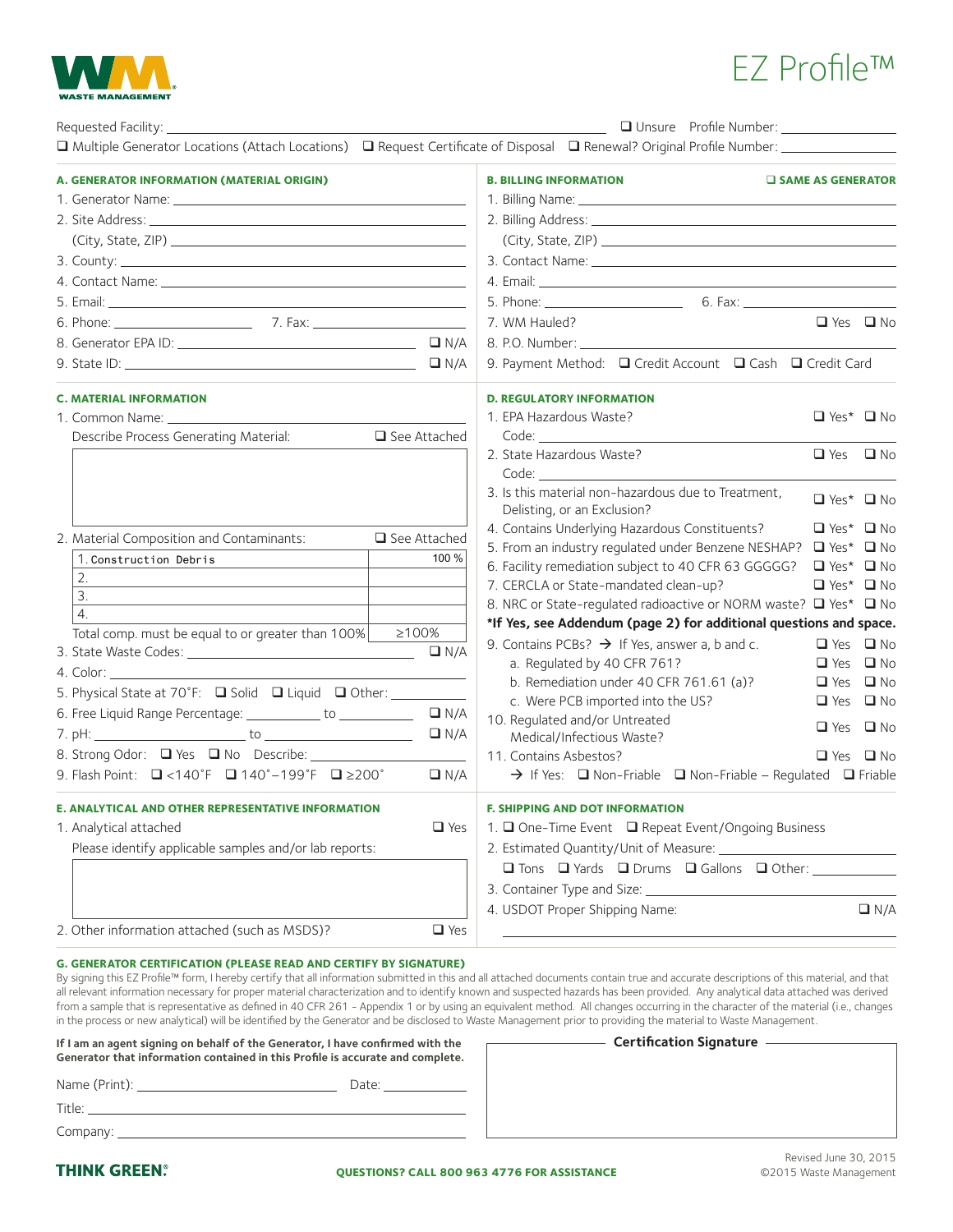

**!**

## EZ Profile™ Addendum

**Only complete this Addendum if prompted by responses on EZ Profile™ (page 1) or to provide additional information. Sections and question numbers correspond to EZ Profile™.**

Profile Number:

#### **C. MATERIAL INFORMATION**

Describe Process Generating Material (Continued from page 1): If more space is needed, please attach additional pages.

Material Composition and Contaminants (Continued from page 1): If more space is needed, please attach additional pages.

| Total composition must be equal to or greater than 100% | ≥100% |
|---------------------------------------------------------|-------|

#### **D. REGULATORY INFORMATION**

#### **Only questions with a "Yes" response in Section D on the EZ Profile™ form (page 1) need to be answered here.**

1. EPA Hazardous Waste

a. Please list all USEPA listed and characteristic waste code numbers:

| b. Is the material subject to the Alternative Debris standards (40 CFR 268.45)?                                                                                                                                                                                   | $\Box$ Yes $\Box$ No |              |
|-------------------------------------------------------------------------------------------------------------------------------------------------------------------------------------------------------------------------------------------------------------------|----------------------|--------------|
| c. Is the material subject to the Alternative Soil standards (40 CFR 268.49)? $\rightarrow$ If Yes, complete question 4.                                                                                                                                          | $\Box$ Yes           | $\square$ No |
| d. Is the material exempt from Subpart CC Controls (40 CFR 264.1083)?                                                                                                                                                                                             | $\Box$ Yes $\Box$ No |              |
| $\rightarrow$ If Yes, please check one of the following:                                                                                                                                                                                                          |                      |              |
| $\Box$ Waste meets LDR or treatment exemptions for organics (40 CFR 264.1082(c)(2) or (c)(4))                                                                                                                                                                     |                      |              |
| $\Box$ Waste contains VOCs that average <500 ppmw (CFR 264.1082(c)(1)) – will require annual update.                                                                                                                                                              |                      |              |
| 2. State Hazardous Waste $\rightarrow$ Please list all state waste codes: $\_$                                                                                                                                                                                    |                      |              |
| 3. For material that is Treated, Delisted, or Excluded $\rightarrow$ Please indicate the category, below:                                                                                                                                                         |                      |              |
| □ Delisted Hazardous Waste<br>$\Box$ Excluded Waste under 40 CFR 261.4 $\rightarrow$ Specify Exclusion: _____                                                                                                                                                     |                      |              |
| $\Box$ Treated Characteristic Hazardous Waste $\rightarrow$ If checked, complete question 4.<br>Treated Hazardous Waste Debris                                                                                                                                    |                      |              |
| 4. Underlying Hazardous Constituents $\rightarrow$ Please list all Underlying Hazardous Constituents:                                                                                                                                                             |                      |              |
| 5. Industries regulated under Benzene NESHAP include petroleum refineries, chemical manufacturing plants, coke by-product recovery plants, and TSDFs.<br>a. Are you a TSDF? $\rightarrow$ If yes, please complete Benzene NESHAP questionnaire. If not, continue. | $\Box$ Yes $\Box$ No |              |
| b. Does this material contain benzene?                                                                                                                                                                                                                            | $\Box$ Yes $\Box$ No |              |
| 1. If yes, what is the flow weighted average concentration?                                                                                                                                                                                                       |                      | ppmw         |
| c. What is your facility's current total annual benzene quantity in Megagrams?<br>□ <1 Mg □ 1-9.99 Mg □ ≥10 Mg                                                                                                                                                    |                      |              |
| d. Is this waste soil from a remediation?                                                                                                                                                                                                                         | $\Box$ Yes $\Box$ No |              |
| 1. If yes, what is the benzene concentration in remediation waste?                                                                                                                                                                                                |                      | ppmw         |
| e. Does the waste contain >10% water/moisture?                                                                                                                                                                                                                    | $\Box$ Yes $\Box$ No |              |
| f. Has material been treated to remove 99% of the benzene or to achieve <10 ppmw?                                                                                                                                                                                 | $\Box$ Yes $\Box$ No |              |
| q. Is material exempt from controls in accordance with 40 CFR 61.342?<br>$\rightarrow$ If yes, specify exemption:                                                                                                                                                 | $\Box$ Yes $\Box$ No |              |
| h. Based on your knowledge of your waste and the BWON regulations, do you believe that this waste stream is subject to                                                                                                                                            |                      |              |
| treatment and control requirements at an off-site TSDF?                                                                                                                                                                                                           | $\Box$ Yes $\Box$ No |              |
| 6. 40 CFR 63 GGGGG $\rightarrow$ Does the material contain <500 ppmw VOHAPs at the point of determination?                                                                                                                                                        | $\Box$ Yes $\Box$ No |              |
| 7. CERCLA or State-Mandated clean up $\rightarrow$ Please submit the Record of Decision or other documentation with process information to assist others in                                                                                                       |                      |              |

the evaluation for proper disposal. A "Determination of Acceptability" may be needed for CERCLA wastes not going to a CERCLA approved facility. 8. NRC or state regulated radioactive or NORM Waste  $\rightarrow$  Please identify Isotopes and pCi/g: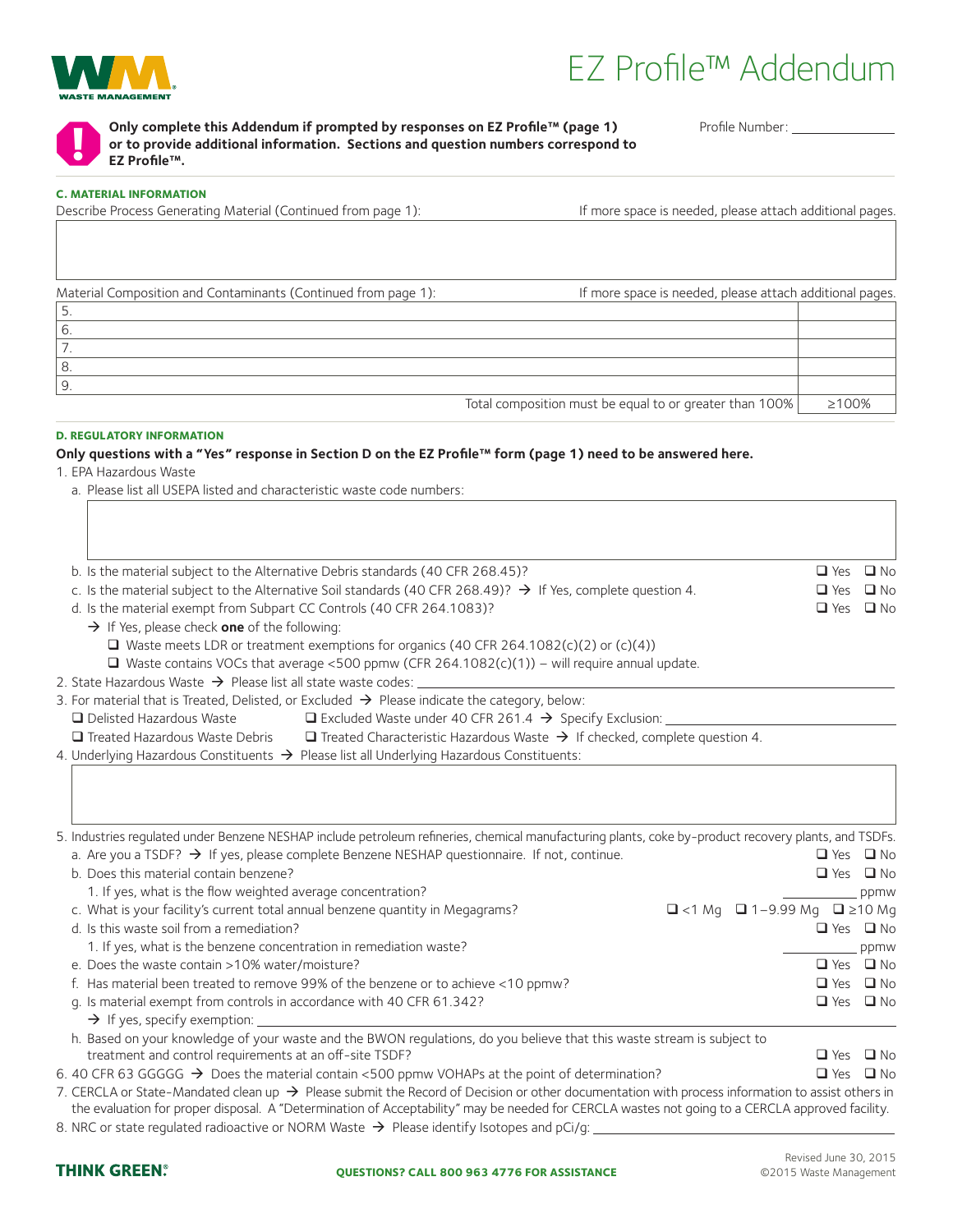#### APPENDIX B NON‐ASBESTOS CERTIFICATION FORM